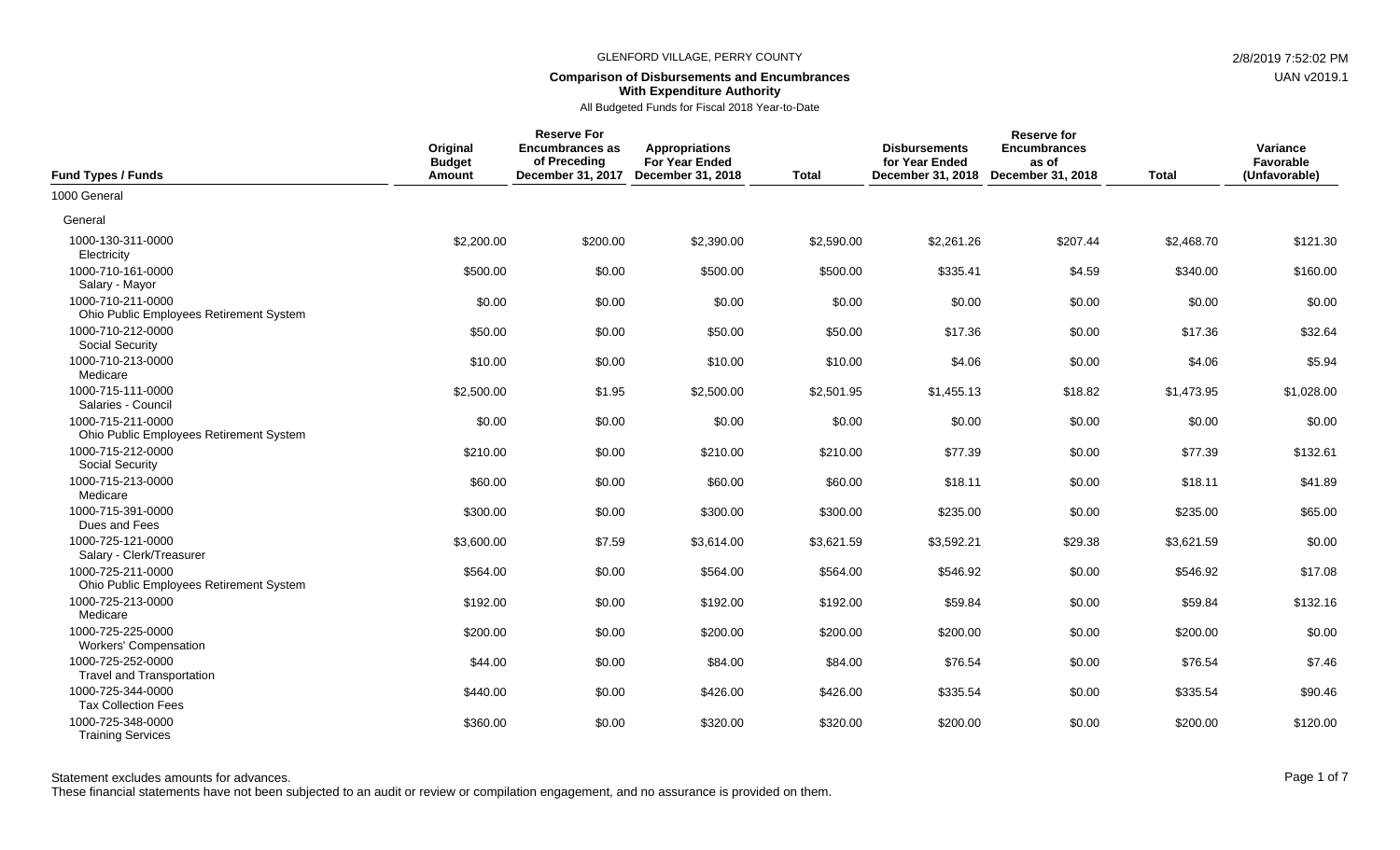# **Comparison of Disbursements and Encumbrances With Expenditure Authority**

All Budgeted Funds for Fiscal 2018 Year-to-Date

| <b>Fund Types / Funds</b>                            |                             | Original<br><b>Budget</b><br>Amount | <b>Reserve For</b><br><b>Encumbrances as</b><br>of Preceding | <b>Appropriations</b><br><b>For Year Ended</b><br>December 31, 2017 December 31, 2018 | <b>Total</b> | <b>Disbursements</b><br>for Year Ended | <b>Reserve for</b><br><b>Encumbrances</b><br>as of<br>December 31, 2018 December 31, 2018 | <b>Total</b> | Variance<br>Favorable<br>(Unfavorable) |
|------------------------------------------------------|-----------------------------|-------------------------------------|--------------------------------------------------------------|---------------------------------------------------------------------------------------|--------------|----------------------------------------|-------------------------------------------------------------------------------------------|--------------|----------------------------------------|
| 1000-725-351-0000                                    |                             | \$600.00                            | \$0.00                                                       | \$725.00                                                                              | \$725.00     | \$725.00                               | \$0.00                                                                                    | \$725.00     | \$0.00                                 |
| Insurance and Bonding                                |                             |                                     |                                                              |                                                                                       |              |                                        |                                                                                           |              |                                        |
| 1000-725-391-0000<br>Dues and Fees                   |                             | \$300.00                            | \$0.00                                                       | \$12.00                                                                               | \$12.00      | \$8.00                                 | \$0.00                                                                                    | \$8.00       | \$4.00                                 |
| 1000-730-313-0000<br><b>Natural Gas</b>              |                             | \$1,350.00                          | \$300.00                                                     | \$1,798.00                                                                            | \$2,098.00   | \$1,681.00                             | \$348.00                                                                                  | \$2,029.00   | \$69.00                                |
| 1000-745-341-0000<br>Accounting and Legal Fees       |                             | \$1,540.00                          | \$0.00                                                       | \$1,265.00                                                                            | \$1,265.00   | \$567.80                               | \$0.00                                                                                    | \$567.80     | \$697.20                               |
| 1000-745-342-0000<br><b>Auditing Services</b>        |                             | \$1,000.00                          | \$0.00                                                       | \$800.00                                                                              | \$800.00     | \$0.00                                 | \$0.00                                                                                    | \$0.00       | \$800.00                               |
| 1000-745-343-0000<br>Uniform Accounting Network Fees |                             | \$1,500.00                          | \$0.00                                                       | \$1,500.00                                                                            | \$1,500.00   | \$726.00                               | \$0.00                                                                                    | \$726.00     | \$774.00                               |
| 1000-750-300-0000<br><b>Contractual Services</b>     |                             | \$1,500.00                          | \$0.00                                                       | \$1,500.00                                                                            | \$1,500.00   | \$1,496.00                             | \$0.00                                                                                    | \$1,496.00   | \$4.00                                 |
| 1000-790-300-0000<br><b>Contractual Services</b>     |                             | \$500.00                            | \$0.00                                                       | \$500.00                                                                              | \$500.00     | \$362.00                               | \$0.00                                                                                    | \$362.00     | \$138.00                               |
| 1000-790-400-0000<br>Supplies and Materials          |                             | \$600.00                            | \$0.00                                                       | \$600.00                                                                              | \$600.00     | \$315.32                               | \$163.66                                                                                  | \$478.98     | \$121.02                               |
| 1000-930-930-0000<br>Contingencies                   |                             | \$0.00                              | \$0.00                                                       | \$0.00                                                                                | \$0.00       | \$0.00                                 | \$0.00                                                                                    | \$0.00       | \$0.00                                 |
|                                                      | <b>General Fund Total:</b>  | \$20,120.00                         | \$509.54                                                     | \$20,120.00                                                                           | \$20,629.54  | \$15,295.89                            | \$771.89                                                                                  | \$16,067.78  | \$4,561.76                             |
|                                                      | <b>General Funds Total:</b> | \$20,120.00                         | \$509.54                                                     | \$20,120.00                                                                           | \$20,629.54  | \$15,295.89                            | \$771.89                                                                                  | \$16,067.78  | \$4,561.76                             |
| 2000 Special Revenue                                 |                             |                                     |                                                              |                                                                                       |              |                                        |                                                                                           |              |                                        |
| Street Construction, Maint. and Repair               |                             |                                     |                                                              |                                                                                       |              |                                        |                                                                                           |              |                                        |
| 2011-620-300-0000<br><b>Contractual Services</b>     |                             | \$2,000.00                          | \$0.00                                                       | \$2,000.00                                                                            | \$2,000.00   | \$2,000.00                             | \$0.00                                                                                    | \$2,000.00   | \$0.00                                 |
| 2011-620-344-0000<br><b>Tax Collection Fees</b>      |                             | \$150.00                            | \$0.00                                                       | \$150.00                                                                              | \$150.00     | \$45.93                                | \$0.00                                                                                    | \$45.93      | \$104.07                               |
| 2011-620-400-0000<br><b>Supplies and Materials</b>   |                             | \$1,550.00                          | \$55.85                                                      | \$1,750.00                                                                            | \$1,805.85   | \$1,548.48                             | \$79.99                                                                                   | \$1,628.47   | \$177.38                               |
| 2011-620-430-0000<br>Repairs and Maintenance         |                             | \$300.00                            | \$0.00                                                       | \$100.00                                                                              | \$100.00     | \$0.00                                 | \$0.00                                                                                    | \$0.00       | \$100.00                               |
| 2011-620-500-0000<br><b>Capital Outlay</b>           |                             | \$0.00                              | \$0.00                                                       | \$0.00                                                                                | \$0.00       | \$0.00                                 | \$0.00                                                                                    | \$0.00       | \$0.00                                 |

Statement excludes amounts for advances. The statement excludes amounts for advances. Page 2 of 7

These financial statements have not been subjected to an audit or review or compilation engagement, and no assurance is provided on them.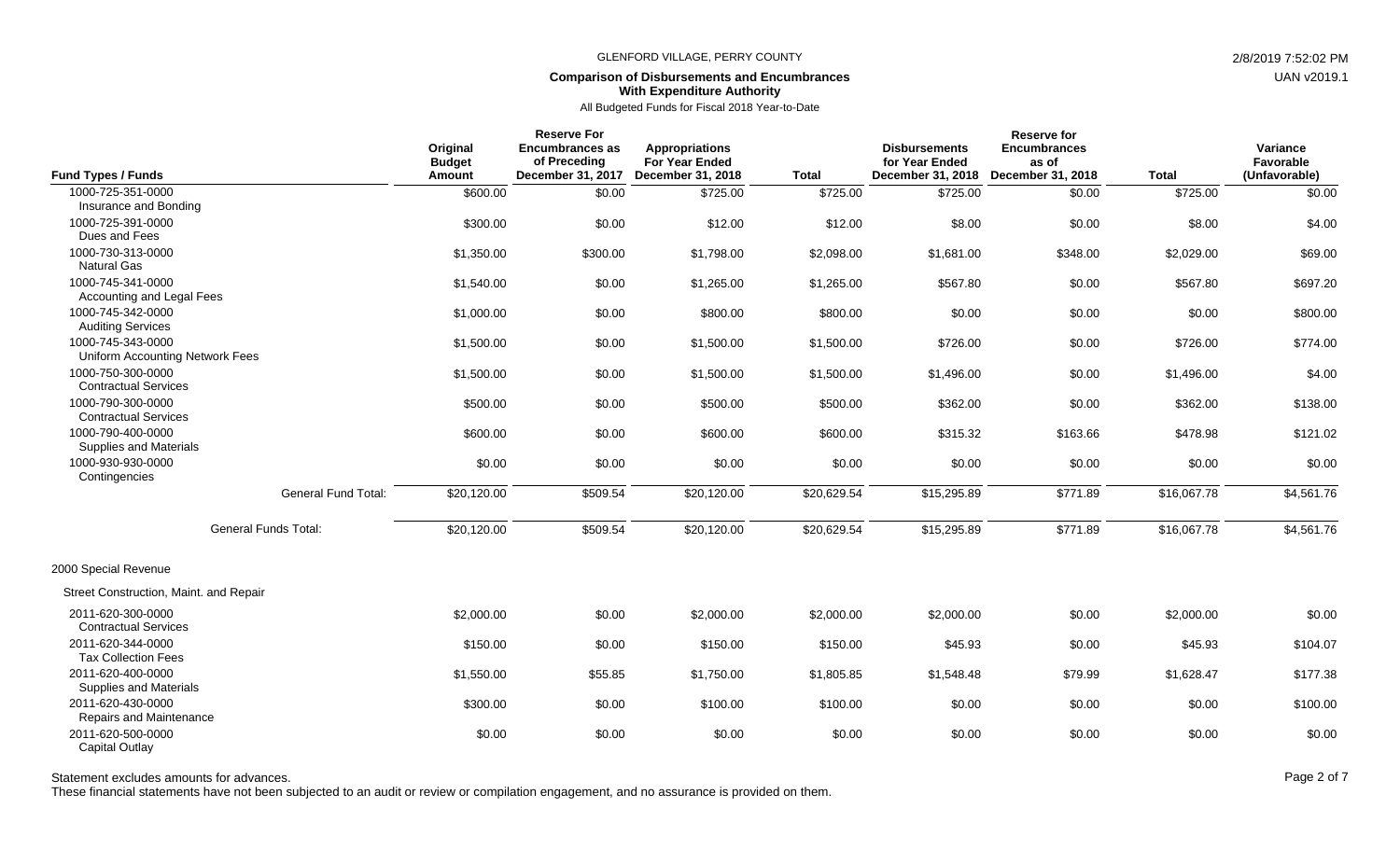### **Comparison of Disbursements and Encumbrances With Expenditure Authority**

All Budgeted Funds for Fiscal 2018 Year-to-Date

|                                                                    | <b>Reserve For</b>                  |                                                             |                                                                     |              | <b>Reserve for</b>                                          |                                                   |              |                                        |  |  |
|--------------------------------------------------------------------|-------------------------------------|-------------------------------------------------------------|---------------------------------------------------------------------|--------------|-------------------------------------------------------------|---------------------------------------------------|--------------|----------------------------------------|--|--|
| <b>Fund Types / Funds</b>                                          | Original<br><b>Budget</b><br>Amount | <b>Encumbrances as</b><br>of Preceding<br>December 31, 2017 | <b>Appropriations</b><br><b>For Year Ended</b><br>December 31, 2018 | <b>Total</b> | <b>Disbursements</b><br>for Year Ended<br>December 31, 2018 | <b>Encumbrances</b><br>as of<br>December 31, 2018 | <b>Total</b> | Variance<br>Favorable<br>(Unfavorable) |  |  |
| 2011-630-400-0000                                                  | \$400.00                            | \$0.00                                                      | \$400.00                                                            | \$400.00     | \$101.50                                                    | \$0.00                                            | \$101.50     | \$298.50                               |  |  |
| Supplies and Materials                                             |                                     |                                                             |                                                                     |              |                                                             |                                                   |              |                                        |  |  |
| 2011-730-300-0000<br><b>Contractual Services</b>                   | \$1,860.00                          | \$0.00                                                      | \$1,760.00                                                          | \$1,760.00   | \$0.00                                                      | \$0.00                                            | \$0.00       | \$1,760.00                             |  |  |
| 2011-730-311-0000<br>Electricity                                   | \$1,140.00                          | \$170.73                                                    | \$1,240.00                                                          | \$1,410.73   | \$1,296.28                                                  | \$113.34                                          | \$1,409.62   | \$1.11                                 |  |  |
| 2011-730-352-0000<br><b>Property Insurance Premiums</b>            | \$600.00                            | \$0.00                                                      | \$600.00                                                            | \$600.00     | \$600.00                                                    | \$0.00                                            | \$600.00     | \$0.00                                 |  |  |
| 2011-730-420-0000<br><b>Operating Supplies and Materials</b>       | \$1,000.00                          | \$0.00                                                      | \$1,000.00                                                          | \$1,000.00   | \$479.45                                                    | \$0.00                                            | \$479.45     | \$520.55                               |  |  |
| 2011-730-431-0000<br>Repairs and Maintenance of Buildings and Land | \$480.00                            | \$0.00                                                      | \$480.00                                                            | \$480.00     | \$0.00                                                      | \$0.00                                            | \$0.00       | \$480.00                               |  |  |
| 2011-745-342-0000<br><b>Auditing Services</b>                      | \$520.00                            | \$0.00                                                      | \$520.00                                                            | \$520.00     | \$0.00                                                      | \$0.00                                            | \$0.00       | \$520.00                               |  |  |
| Street Construction, Maint. and Repair Fund Total:                 | \$10,000.00                         | \$226.58                                                    | \$10,000.00                                                         | \$10,226.58  | \$6,071.64                                                  | \$193.33                                          | \$6,264.97   | \$3,961.61                             |  |  |
| State Highway                                                      |                                     |                                                             |                                                                     |              |                                                             |                                                   |              |                                        |  |  |
| 2021-620-300-0000<br><b>Contractual Services</b>                   | \$2,750.00                          | \$0.00                                                      | \$2,750.00                                                          | \$2,750.00   | \$0.00                                                      | \$0.00                                            | \$0.00       | \$2,750.00                             |  |  |
| 2021-620-400-0000<br>Supplies and Materials                        | \$250.00                            | \$0.00                                                      | \$250.00                                                            | \$250.00     | \$9.92                                                      | \$0.00                                            | \$9.92       | \$240.08                               |  |  |
| 2021-650-311-0000<br>Electricity                                   | \$300.00                            | \$24.13                                                     | \$300.00                                                            | \$324.13     | \$295.00                                                    | \$27.04                                           | \$322.04     | \$2.09                                 |  |  |
| 2021-670-300-0000<br><b>Contractual Services</b>                   | \$0.00                              | \$0.00                                                      | \$0.00                                                              | \$0.00       | \$0.00                                                      | \$0.00                                            | \$0.00       | \$0.00                                 |  |  |
| 2021-670-430-0000<br>Repairs and Maintenance                       | \$0.00                              | \$0.00                                                      | \$0.00                                                              | \$0.00       | \$0.00                                                      | \$0.00                                            | \$0.00       | \$0.00                                 |  |  |
| State Highway Fund Total:                                          | \$3,300.00                          | \$24.13                                                     | \$3,300.00                                                          | \$3,324.13   | \$304.92                                                    | \$27.04                                           | \$331.96     | \$2,992.17                             |  |  |
| Parks and Recreation                                               |                                     |                                                             |                                                                     |              |                                                             |                                                   |              |                                        |  |  |
| 2041-730-300-0000<br><b>Contractual Services</b>                   | \$1,500.00                          | \$0.00                                                      | \$1,500.00                                                          | \$1,500.00   | \$287.00                                                    | \$0.00                                            | \$287.00     | \$1,213.00                             |  |  |
| 2041-730-311-0000<br>Electricity                                   | \$600.00                            | \$29.18                                                     | \$600.00                                                            | \$629.18     | \$412.18                                                    | \$33.09                                           | \$445.27     | \$183.91                               |  |  |
| 2041-730-400-0000<br>Supplies and Materials                        | \$500.00                            | \$0.00                                                      | \$400.00                                                            | \$400.00     | \$256.38                                                    | \$0.00                                            | \$256.38     | \$143.62                               |  |  |

Statement excludes amounts for advances. The state of 7 and 200 and 200 and 200 and 200 and 200 and 200 and 200 and 200 and 200 and 200 and 200 and 200 and 200 and 200 and 200 and 200 and 200 and 200 and 200 and 200 and 20

These financial statements have not been subjected to an audit or review or compilation engagement, and no assurance is provided on them.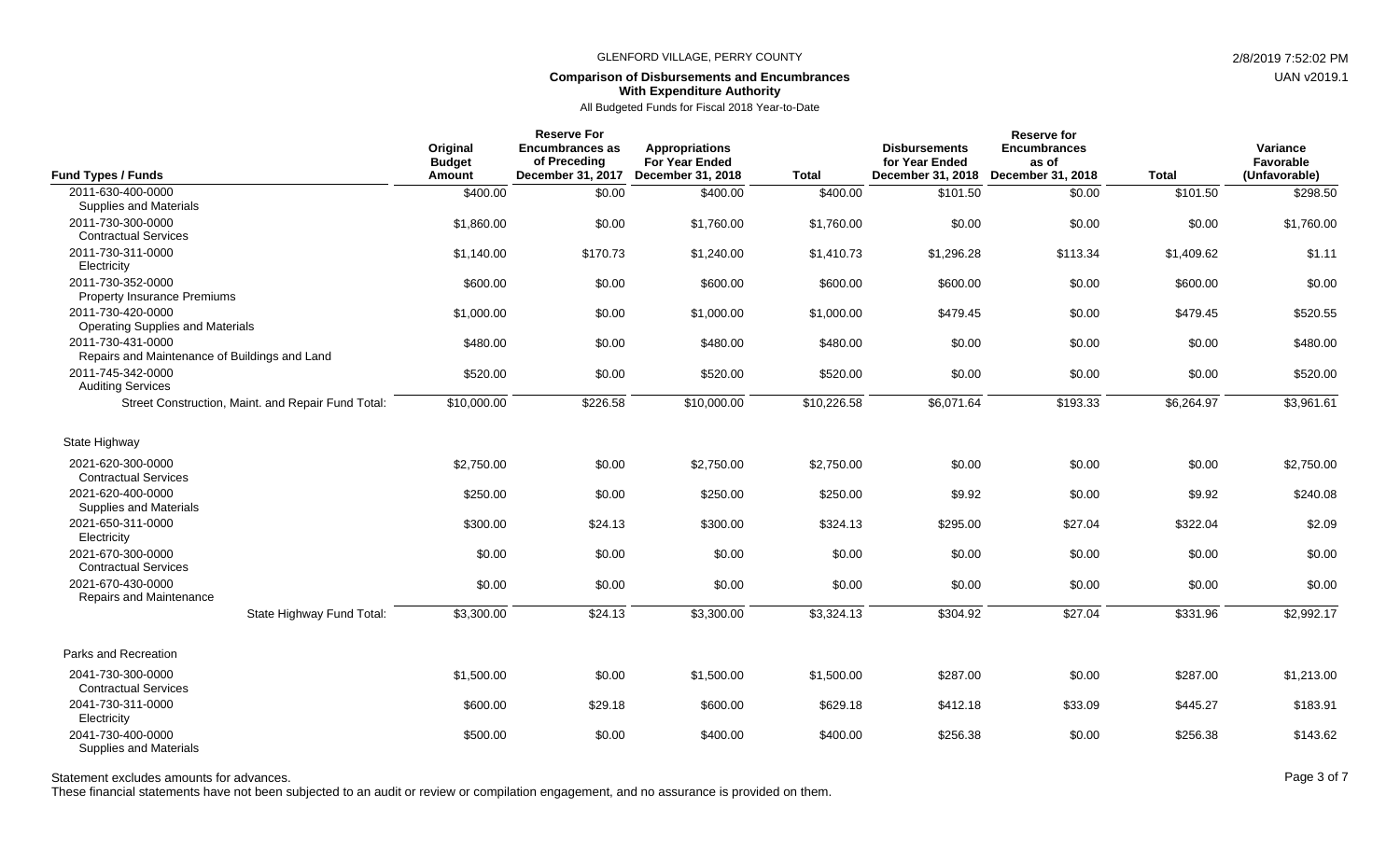### **Comparison of Disbursements and Encumbrances With Expenditure Authority**

All Budgeted Funds for Fiscal 2018 Year-to-Date

| <b>Fund Types / Funds</b>                                       | Original<br><b>Budget</b><br><b>Amount</b> | <b>Reserve For</b><br><b>Encumbrances as</b><br>of Preceding<br>December 31, 2017 | <b>Appropriations</b><br><b>For Year Ended</b><br>December 31, 2018 | <b>Total</b> | <b>Disbursements</b><br>for Year Ended<br>December 31, 2018 | <b>Reserve for</b><br><b>Encumbrances</b><br>as of<br>December 31, 2018 | <b>Total</b> | Variance<br>Favorable<br>(Unfavorable) |
|-----------------------------------------------------------------|--------------------------------------------|-----------------------------------------------------------------------------------|---------------------------------------------------------------------|--------------|-------------------------------------------------------------|-------------------------------------------------------------------------|--------------|----------------------------------------|
| 2041-730-430-0000<br><b>Repairs and Maintenance</b>             | \$400.00                                   | \$0.00                                                                            | \$500.00                                                            | \$500.00     | \$479.19                                                    | \$0.00                                                                  | \$479.19     | \$20.81                                |
| Parks and Recreation Fund Total:                                | \$3,000.00                                 | \$29.18                                                                           | \$3,000.00                                                          | \$3,029.18   | \$1,434.75                                                  | \$33.09                                                                 | \$1,467.84   | \$1,561.34                             |
| Special Revenue Funds Total:                                    | \$16,300.00                                | \$279.89                                                                          | \$16,300.00                                                         | \$16,579.89  | \$7,811.31                                                  | \$253.46                                                                | \$8,064.77   | \$8,515.12                             |
| 5000 Enterprise                                                 |                                            |                                                                                   |                                                                     |              |                                                             |                                                                         |              |                                        |
| <b>Water Operating</b>                                          |                                            |                                                                                   |                                                                     |              |                                                             |                                                                         |              |                                        |
| 5101-531-300-0000<br><b>Contractual Services</b>                | \$7,400.00                                 | \$0.00                                                                            | \$7,400.00                                                          | \$7,400.00   | \$7,344.00                                                  | \$0.00                                                                  | \$7.344.00   | \$56.00                                |
| 5101-531-391-0000<br>Dues and Fees                              | \$100.00                                   | \$0.00                                                                            | \$100.00                                                            | \$100.00     | \$0.00                                                      | \$0.00                                                                  | \$0.00       | \$100.00                               |
| 5101-532-100-0000<br><b>Personal Services</b>                   | \$4,200.00                                 | \$8.85                                                                            | \$4,200.00                                                          | \$4,208.85   | \$4,174.58                                                  | \$34.27                                                                 | \$4,208.85   | \$0.00                                 |
| 5101-532-211-0000<br>Ohio Public Employees Retirement System    | \$588.00                                   | \$0.00                                                                            | \$588.00                                                            | \$588.00     | \$560.04                                                    | \$0.00                                                                  | \$560.04     | \$27.96                                |
| 5101-532-213-0000<br>Medicare                                   | \$162.00                                   | \$0.00                                                                            | \$162.00                                                            | \$162.00     | \$49.83                                                     | \$0.00                                                                  | \$49.83      | \$112.17                               |
| 5101-532-225-0000<br><b>Workers' Compensation</b>               | \$50.00                                    | \$0.00                                                                            | \$50.00                                                             | \$50.00      | \$43.79                                                     | \$0.00                                                                  | \$43.79      | \$6.21                                 |
| 5101-532-240-0000<br><b>Unemployment Compensation</b>           | \$0.00                                     | \$0.00                                                                            | \$0.00                                                              | \$0.00       | \$0.00                                                      | \$0.00                                                                  | \$0.00       | \$0.00                                 |
| 5101-532-300-0000<br><b>Contractual Services</b>                | \$1,600.00                                 | \$0.00                                                                            | \$1,600.00                                                          | \$1,600.00   | \$450.00                                                    | \$829.99                                                                | \$1,279.99   | \$320.01                               |
| 5101-532-320-0000<br>Communications, Printing and Advertising   | \$500.00                                   | \$0.00                                                                            | \$500.00                                                            | \$500.00     | \$0.00                                                      | \$0.00                                                                  | \$0.00       | \$500.00                               |
| 5101-532-321-0000<br>Telephone                                  | \$2,040.00                                 | \$0.00                                                                            | \$2,040.00                                                          | \$2,040.00   | \$1,509.65                                                  | \$139.01                                                                | \$1,648.66   | \$391.34                               |
| 5101-532-322-0000<br>Postage                                    | \$1,000.00                                 | \$0.00                                                                            | \$1,000.00                                                          | \$1,000.00   | \$461.59                                                    | \$0.00                                                                  | \$461.59     | \$538.41                               |
| 5101-532-340-0000<br><b>Professional and Technical Services</b> | \$1,000.00                                 | \$0.00                                                                            | \$1,000.00                                                          | \$1,000.00   | \$0.00                                                      | \$0.00                                                                  | \$0.00       | \$1,000.00                             |
| 5101-532-400-0000<br><b>Supplies and Materials</b>              | \$960.00                                   | \$0.00                                                                            | \$960.00                                                            | \$960.00     | \$652.69                                                    | \$0.00                                                                  | \$652.69     | \$307.31                               |
| 5101-533-300-0000<br><b>Contractual Services</b>                | \$30,000.00                                | \$2,800.00                                                                        | \$33,000.00                                                         | \$35,800.00  | \$33,040.86                                                 | \$2,400.00                                                              | \$35,440.86  | \$359.14                               |

## Statement excludes amounts for advances. The statement excludes amounts for advances. Page 4 of 7

These financial statements have not been subjected to an audit or review or compilation engagement, and no assurance is provided on them.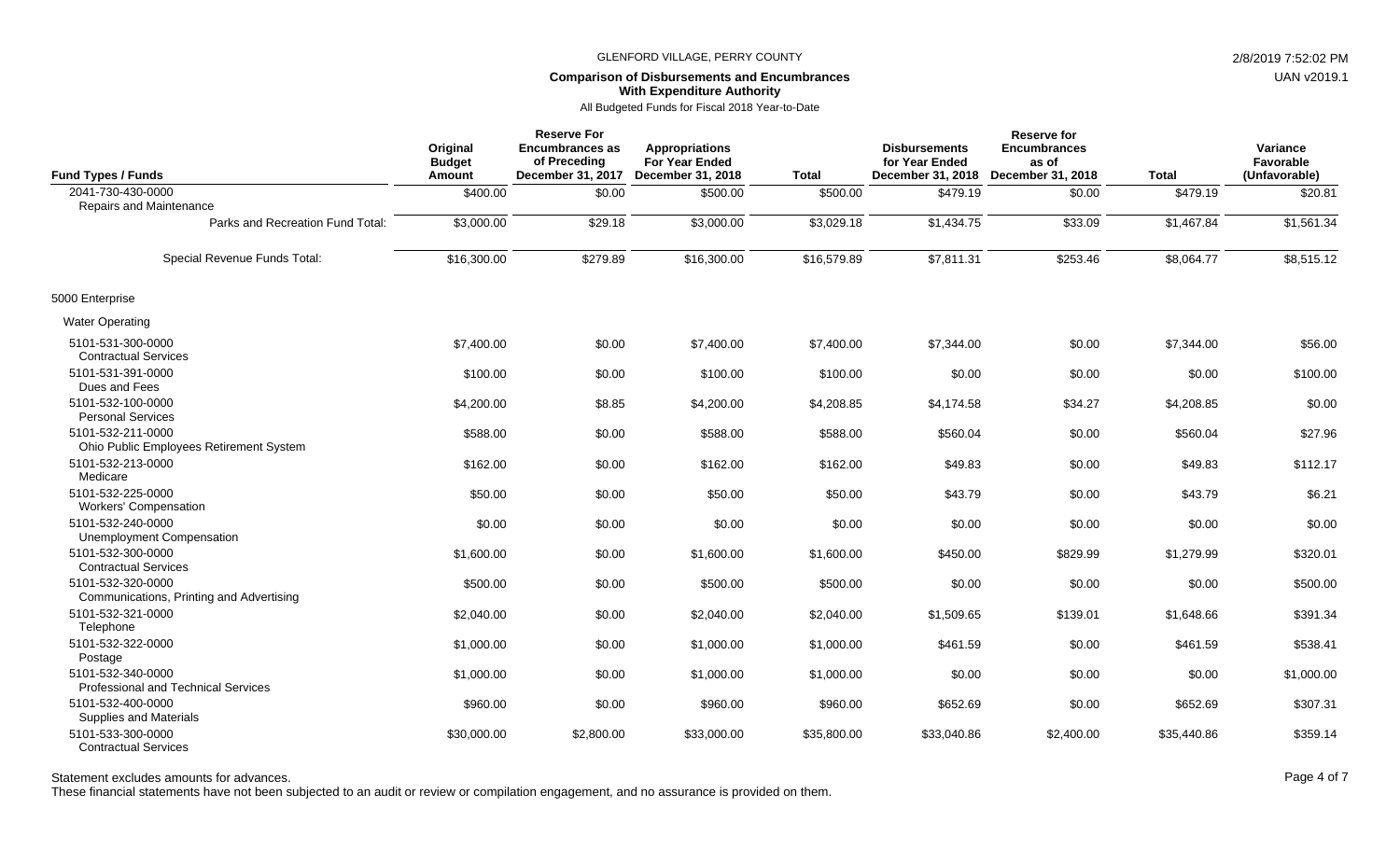# **Comparison of Disbursements and Encumbrances With Expenditure Authority**

All Budgeted Funds for Fiscal 2018 Year-to-Date

| <b>Fund Types / Funds</b>                                                       | Original<br><b>Budget</b><br>Amount | <b>Reserve For</b><br><b>Encumbrances as</b><br>of Preceding<br>December 31, 2017 | <b>Appropriations</b><br><b>For Year Ended</b><br>December 31, 2018 | <b>Total</b> | <b>Disbursements</b><br>for Year Ended<br>December 31, 2018 | <b>Reserve for</b><br><b>Encumbrances</b><br>as of<br>December 31, 2018 | <b>Total</b> | Variance<br>Favorable<br>(Unfavorable) |
|---------------------------------------------------------------------------------|-------------------------------------|-----------------------------------------------------------------------------------|---------------------------------------------------------------------|--------------|-------------------------------------------------------------|-------------------------------------------------------------------------|--------------|----------------------------------------|
| 5101-534-300-0000                                                               | \$1,000.00                          | \$20.42                                                                           | \$1,000.00                                                          | \$1,020.42   | \$455.33                                                    | \$50.00                                                                 | \$505.33     | \$515.09                               |
| <b>Contractual Services</b><br>5101-535-300-0000<br><b>Contractual Services</b> | \$10,000.00                         | \$0.00                                                                            | \$7,000.00                                                          | \$7,000.00   | \$699.32                                                    | \$0.00                                                                  | \$699.32     | \$6,300.68                             |
| 5101-535-311-0000<br>Electricity                                                | \$4,000.00                          | \$200.52                                                                          | \$4,000.00                                                          | \$4,200.52   | \$2,949.17                                                  | \$213.89                                                                | \$3,163.06   | \$1,037.46                             |
| 5101-535-400-0000<br>Supplies and Materials                                     | \$5,000.00                          | \$0.00                                                                            | \$5,000.00                                                          | \$5,000.00   | \$2,219.42                                                  | \$2,015.98                                                              | \$4,235.40   | \$764.60                               |
| 5101-535-430-0000<br>Repairs and Maintenance                                    | \$1,000.00                          | \$0.00                                                                            | \$1,000.00                                                          | \$1,000.00   | \$580.98                                                    | \$0.00                                                                  | \$580.98     | \$419.02                               |
| 5101-539-351-0000<br>Insurance and Bonding                                      | \$2,000.00                          | \$0.00                                                                            | \$2,000.00                                                          | \$2,000.00   | \$1,499.00                                                  | \$0.00                                                                  | \$1,499.00   | \$501.00                               |
| 5101-539-400-0000<br>Supplies and Materials                                     | \$1,000.00                          | \$0.00                                                                            | \$1,000.00                                                          | \$1,000.00   | \$0.00                                                      | \$0.00                                                                  | \$0.00       | \$1,000.00                             |
| 5101-539-430-0000<br>Repairs and Maintenance                                    | \$2,000.00                          | \$0.00                                                                            | \$2,000.00                                                          | \$2,000.00   | \$0.00                                                      | \$0.00                                                                  | \$0.00       | \$2,000.00                             |
| 5101-745-341-0000<br>Accounting and Legal Fees                                  | \$2,000.00                          | \$0.00                                                                            | \$2,000.00                                                          | \$2,000.00   | \$241.92                                                    | \$0.00                                                                  | \$241.92     | \$1,758.08                             |
| 5101-800-590-0000<br>Other - Capital Outlay                                     | \$5,000.00                          | \$0.00                                                                            | \$5,000.00                                                          | \$5,000.00   | \$0.00                                                      | \$0.00                                                                  | \$0.00       | \$5,000.00                             |
| 5101-850-710-0000<br>Principal                                                  | \$4,900.00                          | \$0.00                                                                            | \$4,900.00                                                          | \$4,900.00   | \$4.853.79                                                  | \$0.00                                                                  | \$4,853.79   | \$46.21                                |
| 5101-850-720-0000<br>Interest                                                   | \$100.00                            | \$0.00                                                                            | \$100.00                                                            | \$100.00     | \$73.01                                                     | \$0.00                                                                  | \$73.01      | \$26.99                                |
| Water Operating Fund Total:                                                     | \$87,600.00                         | \$3,029.79                                                                        | \$87,600.00                                                         | \$90,629.79  | \$61,858.97                                                 | \$5,683.14                                                              | \$67,542.11  | \$23,087.68                            |
| Sewer Operating                                                                 |                                     |                                                                                   |                                                                     |              |                                                             |                                                                         |              |                                        |
| 5201-541-300-0000<br><b>Contractual Services</b>                                | \$12,000.00                         | \$0.00                                                                            | \$12,000.00                                                         | \$12,000.00  | \$12,000.00                                                 | \$0.00                                                                  | \$12,000.00  | \$0.00                                 |
| 5201-541-392-0000<br><b>Buildings and Other Structures</b>                      | \$0.00                              | \$0.00                                                                            | \$0.00                                                              | \$0.00       | \$0.00                                                      | \$0.00                                                                  | \$0.00       | \$0.00                                 |
| 5201-541-400-0000<br>Supplies and Materials                                     | \$0.00                              | \$0.00                                                                            | \$0.00                                                              | \$0.00       | \$0.00                                                      | \$0.00                                                                  | \$0.00       | \$0.00                                 |
| 5201-541-430-0000<br>Repairs and Maintenance                                    | \$0.00                              | \$0.00                                                                            | \$0.00                                                              | \$0.00       | \$0.00                                                      | \$0.00                                                                  | \$0.00       | \$0.00                                 |
| 5201-542-100-0000<br><b>Personal Services</b>                                   | \$4,200.00                          | \$8.85                                                                            | \$4,200.00                                                          | \$4,208.85   | \$4,174.59                                                  | \$34.26                                                                 | \$4,208.85   | \$0.00                                 |

Statement excludes amounts for advances. The statement excludes amounts for advances. Page 5 of 7

These financial statements have not been subjected to an audit or review or compilation engagement, and no assurance is provided on them.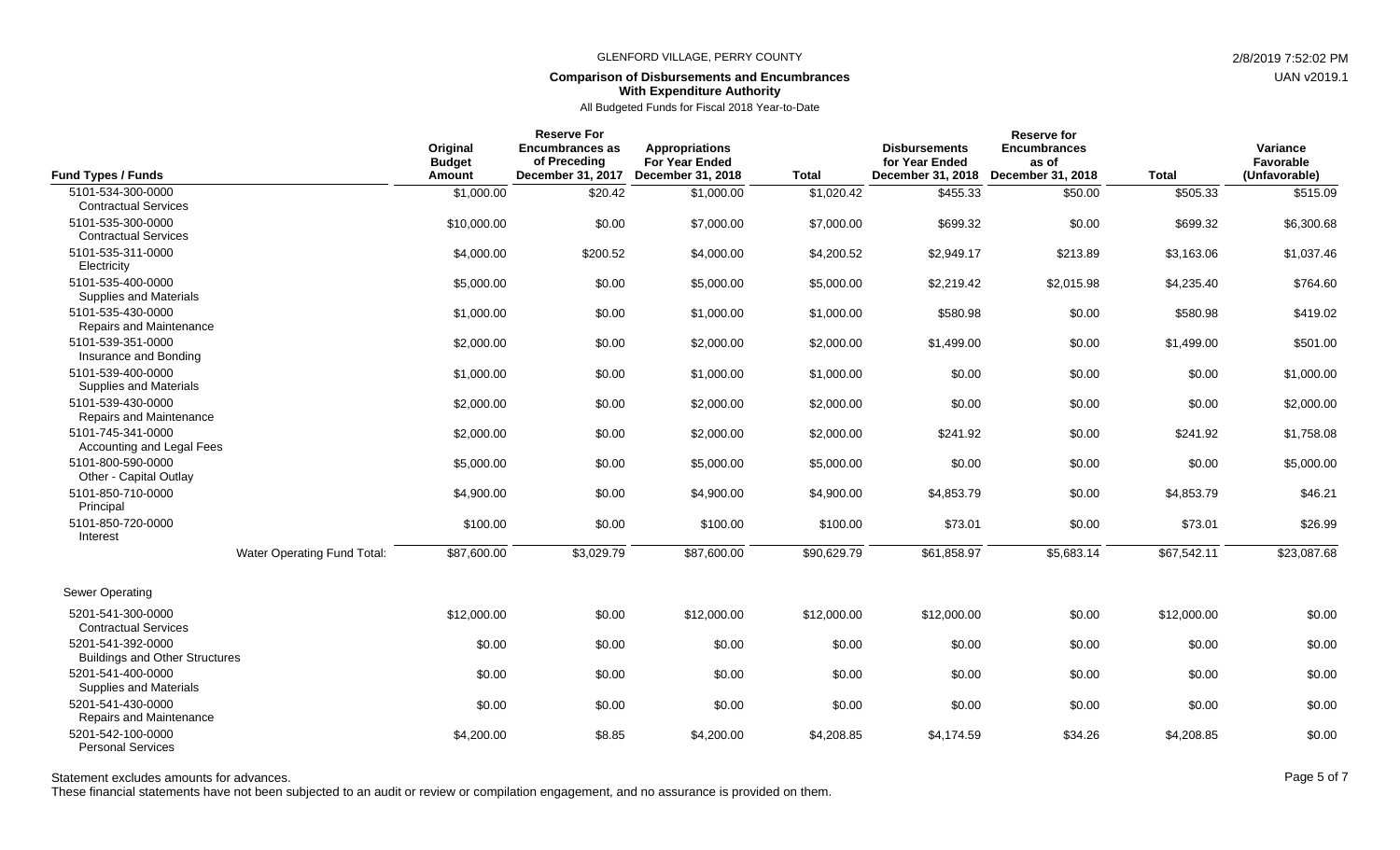# **Comparison of Disbursements and Encumbrances With Expenditure Authority**

All Budgeted Funds for Fiscal 2018 Year-to-Date

|                                                                 | <b>Reserve For</b><br>Original<br><b>Encumbrances as</b><br><b>Appropriations</b> |              |                                                              |              | <b>Disbursements</b>                | <b>Reserve for</b><br><b>Encumbrances</b> |              | Variance                   |  |
|-----------------------------------------------------------------|-----------------------------------------------------------------------------------|--------------|--------------------------------------------------------------|--------------|-------------------------------------|-------------------------------------------|--------------|----------------------------|--|
| <b>Fund Types / Funds</b>                                       | <b>Budget</b><br>Amount                                                           | of Preceding | <b>For Year Ended</b><br>December 31, 2017 December 31, 2018 | <b>Total</b> | for Year Ended<br>December 31, 2018 | as of<br>December 31, 2018                | <b>Total</b> | Favorable<br>(Unfavorable) |  |
| 5201-542-211-0000                                               | \$588.00                                                                          | \$0.00       | \$588.00                                                     | \$588.00     | \$560.04                            | \$0.00                                    | \$560.04     | \$27.96                    |  |
| Ohio Public Employees Retirement System                         |                                                                                   |              |                                                              |              |                                     |                                           |              |                            |  |
| 5201-542-213-0000<br>Medicare                                   | \$162.00                                                                          | \$0.00       | \$162.00                                                     | \$162.00     | \$49.83                             | \$0.00                                    | \$49.83      | \$112.17                   |  |
| 5201-542-225-0000<br><b>Workers' Compensation</b>               | \$50.00                                                                           | \$0.00       | \$50.00                                                      | \$50.00      | \$43.78                             | \$0.00                                    | \$43.78      | \$6.22                     |  |
| 5201-542-240-0000<br><b>Unemployment Compensation</b>           | \$0.00                                                                            | \$0.00       | \$0.00                                                       | \$0.00       | \$0.00                              | \$0.00                                    | \$0.00       | \$0.00                     |  |
| 5201-542-252-0000<br><b>Travel and Transportation</b>           | \$0.00                                                                            | \$0.00       | \$0.00                                                       | \$0.00       | \$0.00                              | \$0.00                                    | \$0.00       | \$0.00                     |  |
| 5201-542-300-0000<br><b>Contractual Services</b>                | \$0.00                                                                            | \$0.00       | \$450.00                                                     | \$450.00     | \$450.00                            | \$0.00                                    | \$450.00     | \$0.00                     |  |
| 5201-542-321-0000<br>Telephone                                  | \$2,700.00                                                                        | \$34.74      | \$2,640.00                                                   | \$2,674.74   | \$2,559.00                          | \$0.00                                    | \$2,559.00   | \$115.74                   |  |
| 5201-542-322-0000<br>Postage                                    | \$300.00                                                                          | \$0.00       | \$300.00                                                     | \$300.00     | \$300.00                            | \$0.00                                    | \$300.00     | \$0.00                     |  |
| 5201-542-350-0000<br>Insurance and Bonding Services             | \$0.00                                                                            | \$0.00       | \$0.00                                                       | \$0.00       | \$0.00                              | \$0.00                                    | \$0.00       | \$0.00                     |  |
| 5201-542-391-0000<br>Dues and Fees                              | \$0.00                                                                            | \$0.00       | \$210.00                                                     | \$210.00     | \$210.00                            | \$0.00                                    | \$210.00     | \$0.00                     |  |
| 5201-542-400-0000<br>Supplies and Materials                     | \$0.00                                                                            | \$0.00       | \$0.00                                                       | \$0.00       | \$0.00                              | \$0.00                                    | \$0.00       | \$0.00                     |  |
| 5201-543-300-0000<br><b>Contractual Services</b>                | \$2,000.00                                                                        | \$0.00       | \$2,000.00                                                   | \$2,000.00   | \$1,528.67                          | \$350.00                                  | \$1,878.67   | \$121.33                   |  |
| 5201-543-311-0000<br>Electricity                                | \$10,600.00                                                                       | \$442.77     | \$7,900.00                                                   | \$8,342.77   | \$6,701.94                          | \$917.73                                  | \$7,619.67   | \$723.10                   |  |
| 5201-543-320-0000<br>Communications, Printing and Advertising   | \$400.00                                                                          | \$0.00       | \$500.00                                                     | \$500.00     | \$360.06                            | \$36.06                                   | \$396.12     | \$103.88                   |  |
| 5201-543-340-0000<br><b>Professional and Technical Services</b> | \$0.00                                                                            | \$0.00       | \$0.00                                                       | \$0.00       | \$0.00                              | \$0.00                                    | \$0.00       | \$0.00                     |  |
| 5201-543-350-0000<br>Insurance and Bonding Services             | \$1,000.00                                                                        | \$0.00       | \$1,000.00                                                   | \$1,000.00   | \$1,000.00                          | \$0.00                                    | \$1,000.00   | \$0.00                     |  |
| 5201-543-390-0000<br><b>Other Contractual Services</b>          | \$0.00                                                                            | \$0.00       | \$0.00                                                       | \$0.00       | \$0.00                              | \$0.00                                    | \$0.00       | \$0.00                     |  |
| 5201-543-400-0000<br><b>Supplies and Materials</b>              | \$2,000.00                                                                        | \$0.00       | \$4,000.00                                                   | \$4,000.00   | \$1,880.14                          | \$163.96                                  | \$2,044.10   | \$1,955.90                 |  |
| 5201-543-430-0000<br>Repairs and Maintenance                    | \$0.00                                                                            | \$0.00       | \$0.00                                                       | \$0.00       | \$0.00                              | \$0.00                                    | \$0.00       | \$0.00                     |  |

Statement excludes amounts for advances. The statement excludes amounts for advances. Page 6 of 7

These financial statements have not been subjected to an audit or review or compilation engagement, and no assurance is provided on them.